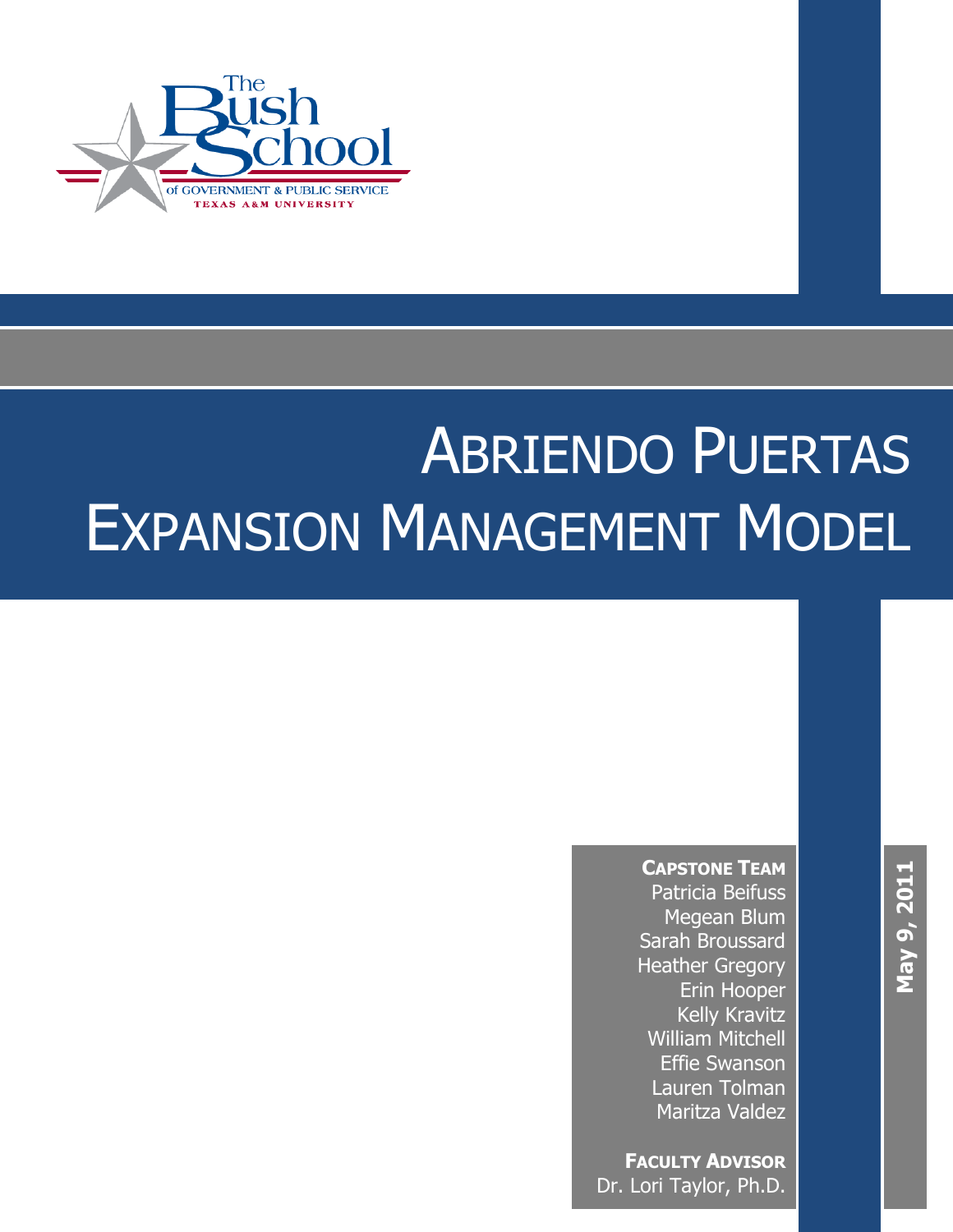## **EXECUTIVE SUMMARY**

Abriendo Puertas is an education nonprofit, which employs a parental engagement initiative to reduce the number of Hispanic student dropouts in Texas. Through four core classes, the nonprofit teaches low-income, Hispanic parents how to provide educational support to their children. Mainly concentrated in the Rio Grande Valley of Texas, Abriendo Puertas enters client school districts and trains small groups of parent participants in the four core classes. The parental engagement model then dictates that this original group of parents becomes parent volunteers who are responsible for identifying the following round of parents and facilitating the four original sessions again. This model continues and the impact of the curriculum widens. To date, Abriendo Puertas has seen much success – both in recognition by external organizations and in the wide support of its parent participants and volunteers. As such, Abriendo Puertas hopes to expand its program across the state, most notably to the Fort Worth area. The nonprofit is interested in solidifying its current operations in the hope of expanding its impact.

Building upon previous research, an Expansion Management Model (EMM) was produced to guide Abriendo Puertas' efforts. Combining research-based best practices, an analysis of the nonprofit's current practices (based primarily on an internal assessment), as well as an in-depth evaluation of the perceptions of parents involved with Abriendo Puertas, the EMM includes tailored recommendations to Abriendo Puertas' needs. It also identifies potential expansion sites in Texas, consistent with current client school districts.

Several methodologies were used to understand the best practices of nonprofit management, the current practices of Abriendo Puertas, and provide a foundation for expansion recommendations. The first, a literature review, provided the EMM with proven best practices in three areas of focus: marketing and community outreach, resource development and fundraising, and volunteer management. A self-assessment was administered to Abriendo Puertas to illuminate the strengths and weaknesses of the nonprofit. Adapted from two existing tools, this self-assessment exposed the internal management and organizational structure of the nonprofit, as well as the how its current practices differ from literature-based practices. Further, observation and elite interviews at Abriendo Puertas' headquarters and around the Rio Grande Valley provided the opportunity to interact with key nonprofit personnel, as well as observe the implementation of the parental engagement model.

To guide the evaluation of the nonprofit, the Abriendo Puertas Parent Survey was created to glean the strengths and weaknesses of the program, as indicated by its participating parents. Conducted through telephone interviews of past and current parent participants and volunteers, the Survey illuminated the motivations of Abriendo Puertas parents, as well as their perceptions of obstacles to success. While the results are not generalizable, the Survey did indicate that overall respondents were pleased with the services provided by the program. However, it also demonstrated notable differences between former and current participants that can inform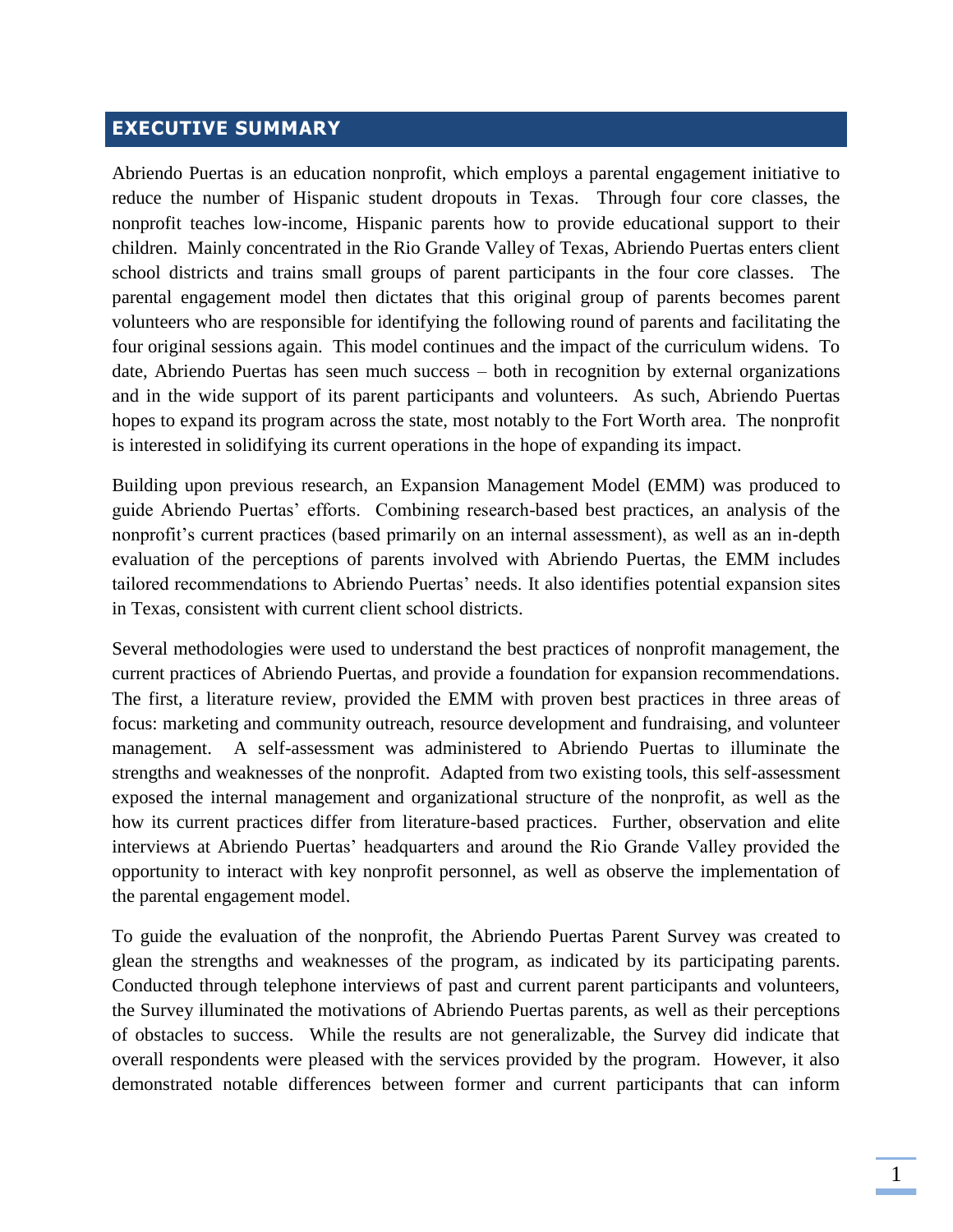volunteer management practices, as well as results that indicate a need for increased communication and marketing.

Finally, a demographic analysis was also conducted to identify several potential expansion sites. With propensity score matching, fourteen individual school districts in four regions were pinpointed for similarities to past and current Abriendo Puertas clients. These characteristics included the percentage of Hispanic students, the Hispanic dropout rate, the percentage of at-risk students, and the percentage of limited English proficiency students. Each of these districts represents a student population that may be receptive to the services provided by Abriendo Puertas: Edgewood ISD, Harlandale ISD, San Antonio ISD, South San Antonio ISD, Southside ISD, Southwest ISD, Corpus Christi ISD, Dallas ISD, Grand Prairie ISD, Irving ISD, Donna ISD, Edcouch-Elsa ISD, Mercedes ISD, and Sharyland ISD.

## **Based on the wishes of the client, the team identified three focus areas critical to successful nonprofit capacity building:**

- **Marketing and community outreach,**
- **Resource development and fundraising, and**
- **Volunteer management.**

For small organizations such as Abriendo Puertas, it is important to ensure that the program is effectively supported by its staff and volunteers. Often, nonprofits have minimal resources to devote to the internal processes within their organizations and, as such, it is important that best practices results are followed. Nonprofit management literature illuminates how to best strengthen nonprofits, which is especially crucial for those wishing to expand.

Thorough research into the management practices of Abriendo Puertas and a foundation in established best practices create the basis of the Expansion Management Model. Intended to guide Abriendo Puertas' expansion, the model is comprised of several recommendations intended to facilitate strategic expansion, focusing on three key areas of growth: marketing and community outreach, resource development and fundraising, and volunteer management.

Before any organization, including Abriendo Puertas, can expand its services and solidify its capacity, it is critical that it have a clearly defined mission. Most importantly, a mission statement must be able to communicate to internal and external stakeholders – clients, donors, participants, and volunteers – the nonprofit's ultimate goal and reason for existence. This mission statement should then serve as an overarching guideline for any and all organizational activities, including the three areas of focus emphasized in this report.

Marketing and community outreach is crucial to any nonprofit, especially one hoping to enter new markets. Nonprofit marketing often suffers as a result of a lack of resources; however, the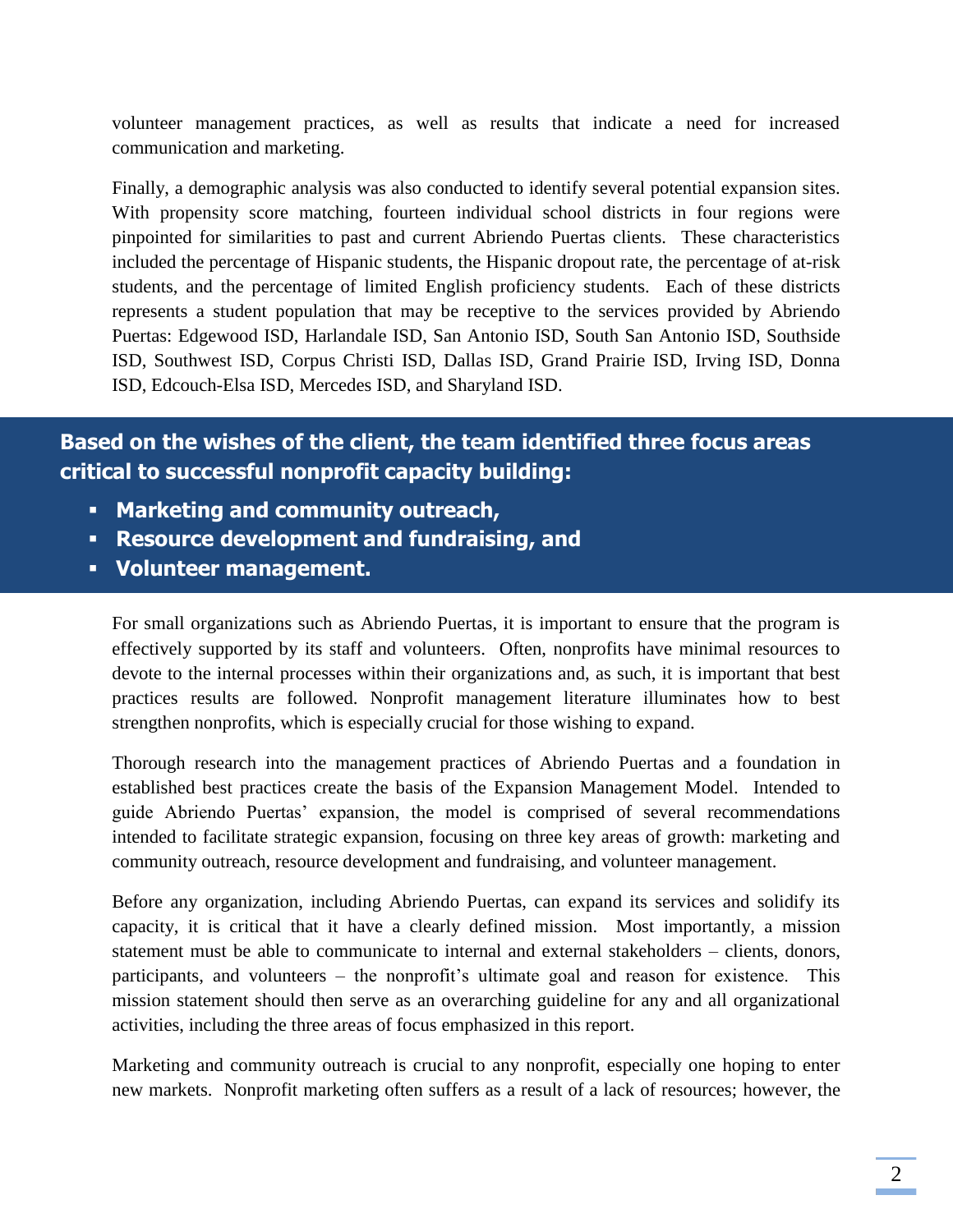benefits of consistently and effectively communicating with key stakeholders encourage nonprofits to allocate even limited resources toward its marketing efforts. Nonprofit marketing literature points to the importance of strategic marketing – most critically defining the mission and goals, conducting a situation analysis, and defining a target market. Without a clear understanding of whom the nonprofit intends to target – and what motivates them, as well as the internal and external contexts of providing services – Abriendo Puertas cannot remain consistently engaged with its audiences. Essential to nonprofit best practices is the development of a comprehensive marketing plan. Such a plan allows for organizations to not only communicate within their surroundings, but also facilitates other components of capacity building by effectively and consistently communicating the organization's mission and goals.

Currently Abriendo Puertas has only the beginnings of strategic marketing. While the nonprofit does actively communicate with some stakeholders, mainly potential client districts and donors, it does so through only one channel – the president of the organization. Furthermore, the message of the nonprofit is somewhat inconsistent. Abriendo Puertas regularly uses two logos – communicating different messages about the organization, and its mission statement currently resembles a vision statement.

As such, the EMM recommends that Abriendo Puertas allocate resources toward its marketing efforts, specifically by:

- *Solidifying the organization's mission statement,*
- *Researching and outlining a strategic marketing plan,*
- *Devoting additional staff time to marketing efforts, and*
- *Integrating marketing communications.*

With special attention to each of these recommendations, Abriendo Puertas will be able to solidify its marketing efforts in a manner that communicates its mission and engages community stakeholders, including clients, donors, and parents.

For a small but growing nonprofit organization, resource development and fundraising are key to ensuring the future financial success of the nonprofit as well as the success of its programs. The literature emphasizes the need for fundraising activities to be incorporated into the overall development of an organization, beginning with its board of directors. The nonprofit board should take an active role in the fundraising process, and personally contribute to the organization's finances. Nonprofits should also conduct donor prospect research to learn about the characteristics and goals of its potential funders, which will ultimately increase its chances of securing a donation. Utilizing the organization's website and building a relationship with donors online are also important, cost-effective ways to build a donor base. Ultimately, the goal of any nonprofit should be to have a diverse set of funding sources. Organizations should work to secure funding from a variety of different sources – including individuals, foundations,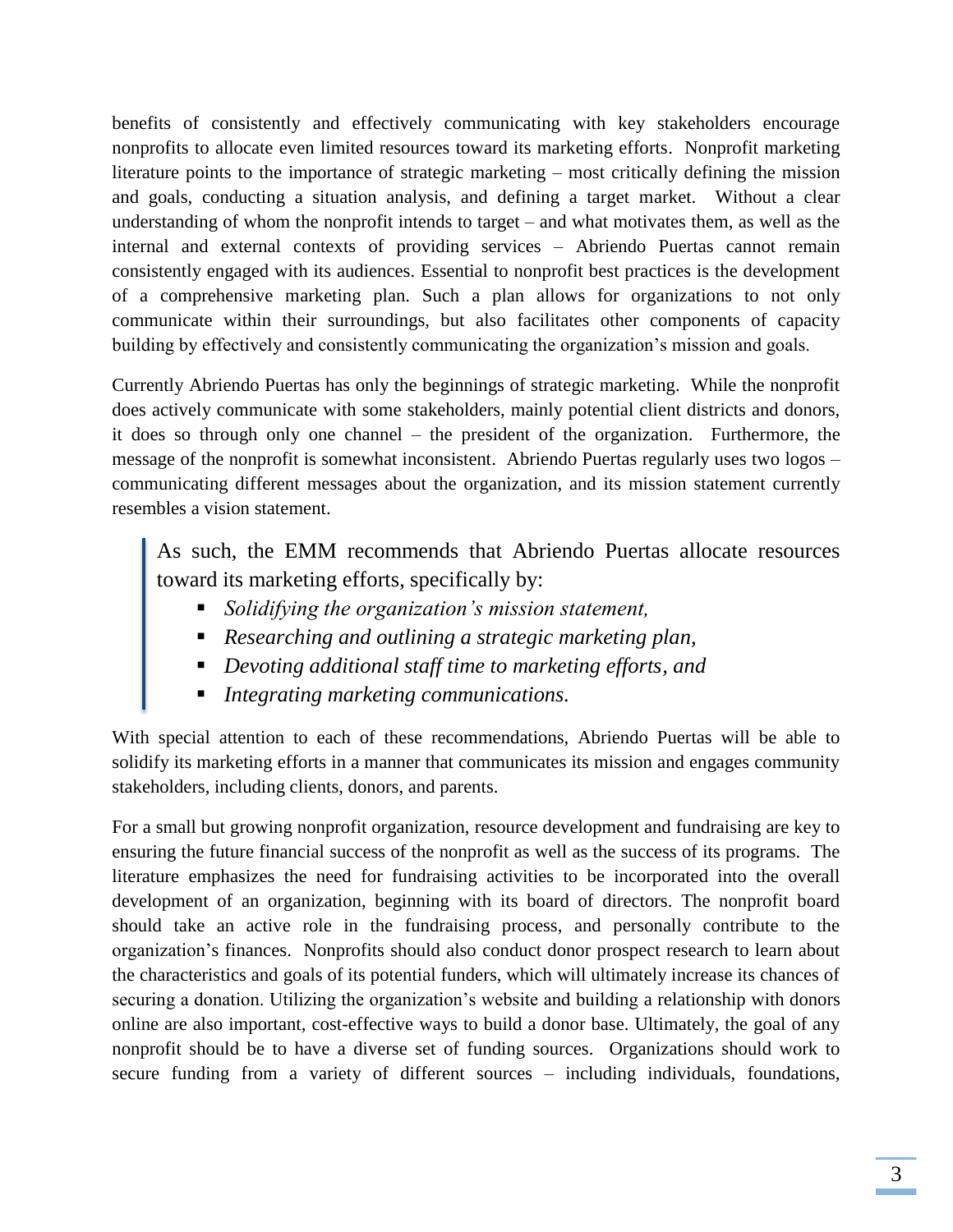government grants, and other funders – and should utilize a development staff when necessary to achieve this goal.

Currently, Abriendo Puertas has begun the initial phases of funding diversification, but much remains to be done. The organization has only one, part-time staff member who focuses solely on fundraising efforts, and the board of directors does not play a heavy role in developing the nonprofit's resources. However, Abriendo Puertas is in the process of developing its online outreach efforts; the organization is implementing a "click to donate" button on the website and planning an electronic newsletter to send to supporters.

To improve Abriendo Puertas' resource development in the future, the team makes the following recommendations:

- *Expand and diversify the board of directors to provide oversight of the organization and take an active role in the nonprofit's fundraising efforts. As part of this process the board should also develop a board member handbook,*
- *Begin to conduct donor prospect research for individuals as well as foundation and other grant funding, utilizing the Foundation Center website,*
- *Develop a strategic plan for online outreach efforts,*
- *Expand the development staff as the organization grows, and*
- *Continue to work toward funding diversity.*

Finally, volunteer management is especially critical to a nonprofit such as Abriendo Puertas which relies heavily on its volunteers to complete its programs. Best practices in the areas of volunteer recruitment, volunteer training, and volunteer coordination and retention provide an overview of the key actions that nonprofits must take to improve their volunteer management. In volunteer recruitment, a nonprofit should first assess its need and develop specific position descriptions for its volunteers, keeping in mind the costs and benefits of volunteering. Then, an organization should develop a recruitment plan that outlines its overall recruitment strategy. After volunteers have been recruited, an appropriate training plan will help orient new volunteers to the organization and ensure that existing volunteers have the skills and information necessary to effectively complete their assigned tasks. Training serves not only to prepare volunteers, but also develops a sense of belonging within the organization. A clear grievance process should also be developed and explained to volunteers in the event that they have issues or feedback regarding their experience with the nonprofit. Volunteer coordination and retention works to ensure that existing volunteers continue to serve the organization. A volunteer coordinator can improve both coordination and retention and serve as a resource to volunteers. Recognizing volunteers for their work and contributions will also ensure that volunteers feel that they are making a difference in the nonprofit.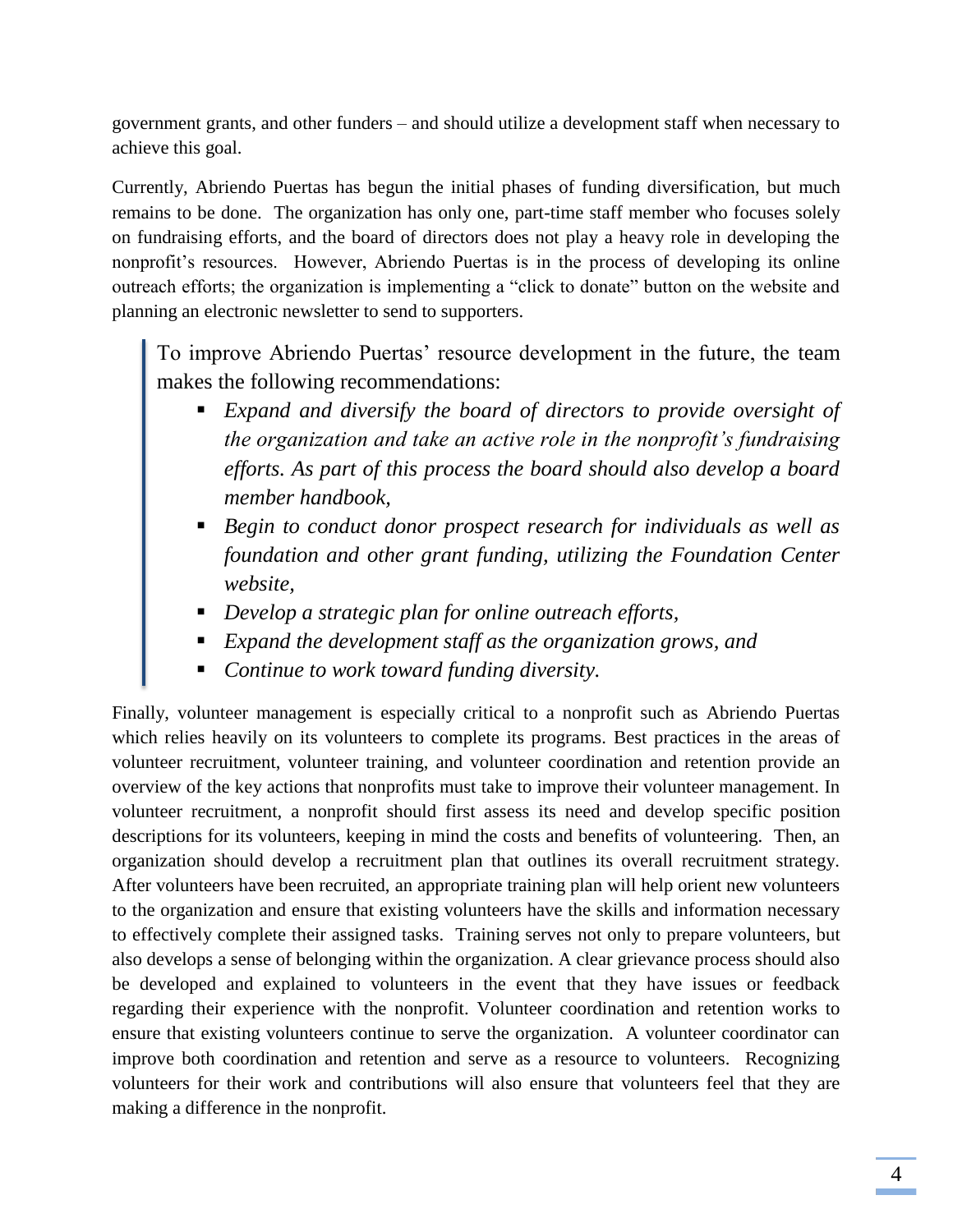Currently, Abriendo Puertas does not take an active role in recruiting its first round of parent participants who will later become volunteers. The organization does, however, provide position descriptions for each of their volunteers and conduct an intensive training program with parent participants of the program before they are eligible to move forward and become volunteers. Abriendo Puertas also provides volunteer liaisons at some of its partnering schools, which work to coordinate volunteer efforts. To enhance retention, Abriendo Puertas holds a recognition ceremony annually and provides a certificate of achievement to each of its volunteers.

Given these current practices, the team recommends that Abriendo Puertas make the following changes to their volunteer management:

- *Develop a parent participant and volunteer database to assist with tracking these individuals,*
- *Become more engaged in the parent participant recruitment process and develop a recruitment plan, and*
- *Identify liaisons at each partnering school immediately, and work to hire a full-time volunteer coordinator as soon as possible.*

As the figure below shows, the EMM is graphically represented by a hierarchy of these recommendations. These recommendations are comprehensive and specific to the three areas of focus of the EMM and are presented in order of priority to ensure a solid base for Abriendo Puertas' expansion. By first defining its mission and solidifying its board, Abriendo Puertas will have the overarching goals and resources in place to facilitate subsequent recommendations. These two recommendations will serve as a basis on which the organization can grow. As the organization moves to implement further recommendations, it will be necessary to increase its staffing levels to expand the capacity of the firm. As the EMM demonstrates, with the increased ability to incorporate recommendations, Abriendo Puertas can turn to improving its volunteer management, marketing, and funding diversity. The careful tracking of volunteers will allow the nonprofit to evaluate its impact and better adapt to the needs of its parent participants and volunteers. Further, Abriendo Puertas must create a strategic marketing plan to disseminate a clear and consistent message to its stakeholders and communities. By defining identifying its target markets and conducting a situation analysis, Abriendo Puertas will be able to engage its stakeholders and reinforce efforts in other areas, such as volunteer management and resource development. Finally, Abriendo Puertas should continue seeking funding diversity. With a variety of funding sources the nonprofit will benefit from a more stable financial base.

The final set of recommendations shown on the EMM is intended to support the above steps. Each serves to more completely affect the management practices of Abriendo Puertas. Engaging the nonprofit in outreach to volunteers and donors, as well as comprehensively identifying the environment within which it works, will allow Abriendo Puertas to firmly prepare itself for expansion.